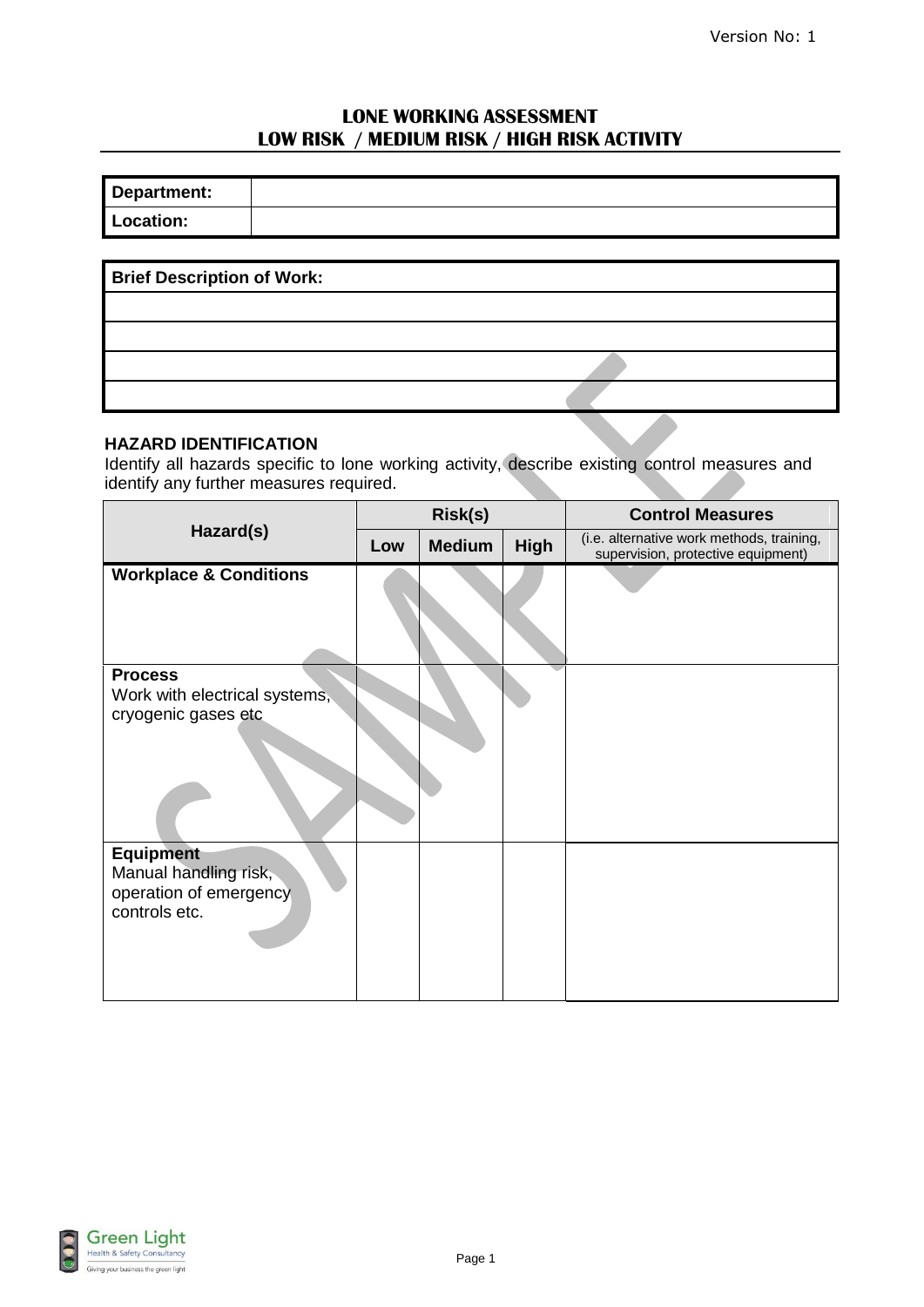## **LONE WORKING ASSESSMENT LOW RISK / MEDIUM RISK / HIGH RISK ACTIVITY**

|                                                                                                                    | Risk(s) |               |      | <b>Control Measures</b>                                                         |  |  |
|--------------------------------------------------------------------------------------------------------------------|---------|---------------|------|---------------------------------------------------------------------------------|--|--|
| Hazard(s)                                                                                                          | Low     | <b>Medium</b> | High | (i.e. alternative work methods, training,<br>supervision, protective equipment) |  |  |
| <b>Violence</b><br>Potential for violence (previous<br>incidents etc).                                             |         |               |      |                                                                                 |  |  |
| <b>Individual</b><br>Medical condition, female,<br>young, inexperienced,<br>disabilities, expectant mothers<br>etc |         |               |      |                                                                                 |  |  |
| <b>Work Pattern</b><br>Time (alone all day / out of<br>hours?) and location (isolated /<br>remote).                |         |               |      |                                                                                 |  |  |
| <b>Other</b><br>Specify                                                                                            |         |               |      |                                                                                 |  |  |

### **PERSONS AT RISK**



### **TRAINING**

Identify level and extent of information; instruction and training required, consider experience of workers.

| Has necessary information / training been given? | <b>YES</b> | <b>NO</b> | N/A |
|--------------------------------------------------|------------|-----------|-----|
|                                                  |            |           |     |